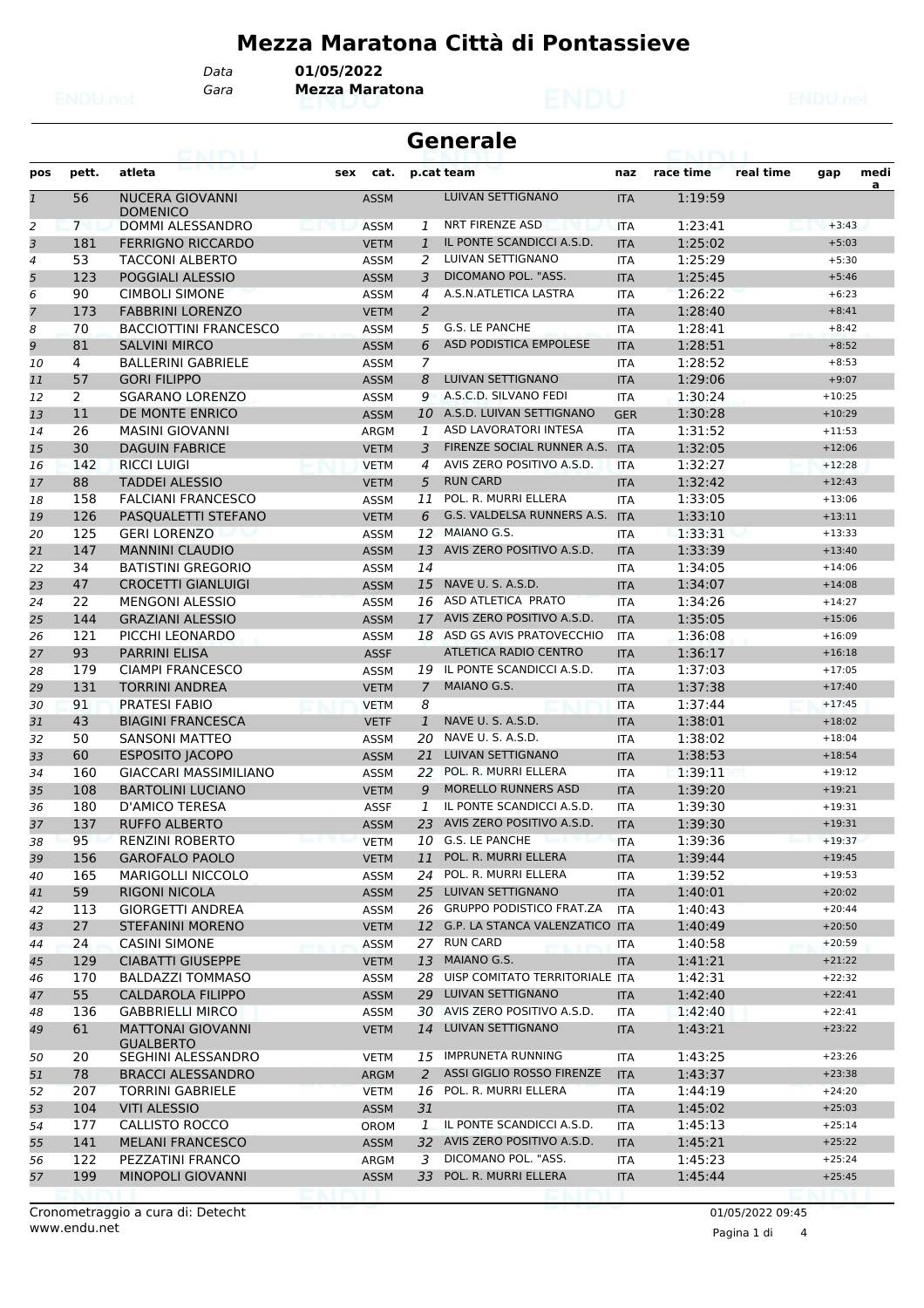## **Generale**

| pos | pett. | atleta                     | sex | cat.        |                | p.cat team                       | naz        | race time | real time | gap      | medi<br>a |
|-----|-------|----------------------------|-----|-------------|----------------|----------------------------------|------------|-----------|-----------|----------|-----------|
| 58  | 99    | <b>BRUNO GRAZIANO</b>      |     | <b>VETM</b> | 17             |                                  | <b>ITA</b> | 1:46:06   |           | $+26:07$ |           |
| 59  | 98    | <b>GOSETTO RICCARDO</b>    |     | <b>VETM</b> |                | 18 PODISTICA CHIESANUOVA         | <b>ITA</b> | 1:46:22   |           | $+26:23$ |           |
| 60  | 194   | AMODEO SABRINA             |     | <b>ASSF</b> | 2              | <b>G.S.D. LIBERTAS LA TORRE</b>  | <b>ITA</b> | 1:46:44   |           | $+26:46$ |           |
| 61  | 135   | <b>CALDINI ANDREA</b>      |     | ASSM        | 34             | AVIS ZERO POSITIVO A.S.D.        | <b>ITA</b> | 1:46:46   |           | $+26:47$ |           |
| 62  | 203   | <b>PASQUINI PIERLUIGI</b>  |     | <b>ASSM</b> | 35             | POL. R. MURRI ELLERA             | <b>ITA</b> | 1:46:58   |           | $+26:59$ |           |
| 63  | 143   | <b>ULERI ANTONIO</b>       |     | ASSM        |                | 36 AVIS ZERO POSITIVO A.S.D.     | <b>ITA</b> | 1:47:28   |           | $+27:29$ |           |
| 64  | 109   | <b>SANSAVINI STEFANO</b>   |     | <b>VETM</b> | 19             | <b>MORELLO RUNNERS ASD</b>       | <b>ITA</b> | 1:47:45   |           | $+27:46$ |           |
| 65  | 133   | <b>MORBIDELLI OSCAR</b>    |     | <b>ARGM</b> | 4              | MAIANO G.S.                      | <b>ITA</b> | 1:48:09   |           | $+28:10$ |           |
| 66  | 85    | <b>GIANNETTI GIORGIO</b>   |     | <b>ASSM</b> |                | 37 ASD GS AVIS PRATOVECCHIO      | <b>ITA</b> | 1:48:22   |           | $+28:23$ |           |
| 67  | 66    | <b>GIACHETTI VALENTINA</b> |     | <b>ASSF</b> | 3              | <b>LUIVAN SETTIGNANO</b>         | <b>ITA</b> | 1:48:31   |           | $+28:32$ |           |
| 68  | 174   | <b>SAIELLI FRANCESCO</b>   |     | <b>ASSM</b> | 38             | A.S.D. G. P. LA STANCA           | <b>ITA</b> | 1:48:40   |           | $+28:41$ |           |
| 69  | 195   | LIGORIO PIETRO             |     | ASSM        | 39             | <b>G.S. LE PANCHE</b>            | <b>ITA</b> | 1:48:59   |           | $+29:00$ |           |
| 70  | 130   | <b>BIAGI ANDREA</b>        |     | <b>VETM</b> | 20             | MAIANO G.S.                      | <b>ITA</b> | 1:49:06   |           | $+29:07$ |           |
| 71  | 37    | <b>BACCIN MARIA ANGELA</b> |     | ARGF        | 1              | ATTRAVERSO RUNNING ASD           | <b>ITA</b> | 1:49:14   |           | $+29:15$ |           |
| 72  | 111   | <b>MASINI CLAUDIO</b>      |     | <b>ARGM</b> | 5              | <b>MORELLO RUNNERS ASD</b>       | <b>ITA</b> | 1:49:28   |           | $+29:29$ |           |
| 73  | 83    | <b>ERRICO VINCENZO</b>     |     | <b>VETM</b> | 21             | <b>RUN CARD</b>                  | <b>ITA</b> | 1:49:36   |           | $+29:37$ |           |
| 74  | 38    | PICCIOLI CARLO             |     | <b>ARGM</b> | 6              | ATTRAVERSO RUNNING ASD           | <b>ITA</b> | 1:49:44   |           | $+29:45$ |           |
| 75  | 128   | SALVADORI ALESSIO          |     | <b>VETM</b> |                | 22 MAIANO G.S.                   | <b>ITA</b> | 1:50:04   |           | $+30:05$ |           |
| 76  | 75    | <b>FARINA UMBERTO</b>      |     | <b>ARGM</b> | $\overline{7}$ | FRATELLANZA POPOLARE             | <b>ITA</b> | 1:50:10   |           | $+30:11$ |           |
| 77  | 9     | <b>CAPASSO GAETANO</b>     |     | <b>ASSM</b> | 40             | ATLETICA SAN TEODORO             | <b>ITA</b> | 1:50:23   |           | $+30:24$ |           |
| 78  | 116   | <b>SIMONCINI MARIO</b>     |     | <b>ARGM</b> | 8              | <b>GRUPPO PODISTICO FRAT.ZA</b>  | <b>ITA</b> | 1:50:32   |           | $+30:33$ |           |
| 79  | 89    | PRATESI SIMONE             |     | <b>VETM</b> | 23             | <b>RUN CARD</b>                  | <b>ITA</b> | 1:50:36   |           | $+30:37$ |           |
| 80  | 105   | <b>GELLI SERGIO</b>        |     | <b>ARGM</b> | 9              | A.S.C.D. SILVANO FEDI            | <b>ITA</b> | 1:50:55   |           | $+30:56$ |           |
| 81  | 96    | <b>MARTINI IVANO</b>       |     | <b>VETM</b> | 24             |                                  | <b>ITA</b> | 1:50:58   |           | $+30:59$ |           |
| 82  | 5     | <b>MARAVIGNA LUCA</b>      |     | <b>ASSM</b> | 41             | <b>P&amp;C PODISMOECAZZEGGIO</b> | <b>ITA</b> | 1:51:04   |           | $+31:05$ |           |
| 83  | 52    | <b>ERMINI FABIO</b>        |     | <b>VETM</b> |                | 25 GRUPPO PODISTI RESCO 1909     | <b>ITA</b> | 1:51:17   |           | $+31:18$ |           |
| 84  | 178   | <b>CARDELLINI VINCENZO</b> |     | <b>ASSM</b> |                | 42 IL PONTE SCANDICCI A.S.D.     | <b>ITA</b> | 1:51:41   |           | $+31:42$ |           |
| 85  | 23    | <b>PARCO PIERPAOLO</b>     |     | <b>VETM</b> | 26             | GS ATL. SIGNA                    | <b>ITA</b> | 1:51:59   |           | $+32:00$ |           |
| 86  | 206   | <b>SIENI RENZO</b>         |     | <b>OROM</b> | 2              | POL. R. MURRI ELLERA             | <b>ITA</b> | 1:51:59   |           | $+32:00$ |           |
| 87  | 191   | <b>MANDOLA MAURIZIO</b>    |     | <b>ARGM</b> | 10             | <b>G.S.D. LIBERTAS LA TORRE</b>  | <b>ITA</b> | 1:51:59   |           | $+32:00$ |           |
| 88  | 101   | <b>FAZZI GIUSEPPE</b>      |     | <b>ASSM</b> | 43             | <b>RUN CARD</b>                  | <b>ITA</b> | 1:52:18   |           | $+32:19$ |           |
| 89  | 120   | <b>FABBRUCCI LUCA</b>      |     | <b>VETM</b> | 27             |                                  | <b>ITA</b> | 1:52:33   |           | $+32:34$ |           |
| 90  | 100   | <b>BOZZONE NADIA</b>       |     | <b>ASSF</b> | $\overline{4}$ |                                  | <b>ITA</b> | 1:52:43   |           | $+32:44$ |           |
| 91  | 145   | <b>RENZI NICCOLO'</b>      |     | ASSM        | 44             | AVIS ZERO POSITIVO A.S.D.        | <b>ITA</b> | 1:53:15   |           | $+33:16$ |           |
| 92  | 46    | <b>CHIAVACCI CHIARA</b>    |     | <b>VETF</b> | 2              | NAVE U.S.A.S.D.                  | <b>ITA</b> | 1:53:25   |           | $+33:26$ |           |
| 93  | 28    | <b>ARCHETTI ALESSIO</b>    |     | <b>VETM</b> | 28             | FIRENZE SOCIAL RUNNER A.S.       | <b>ITA</b> | 1:53:26   |           | $+33:27$ |           |
| 94  | 182   | <b>GAFFORIO FRANCESCO</b>  |     | <b>VETM</b> | 29             | IL PONTE SCANDICCI A.S.D.        | <b>ITA</b> | 1:53:30   |           | $+33:31$ |           |
| 95  | 118   | <b>TARANI SERENA</b>       |     | <b>ASSF</b> | 5              | G. S. POLI PODI ASD              | <b>ITA</b> | 1:53:33   |           | $+33:34$ |           |
| 96  | 163   | <b>GREMOLI MARIANNA</b>    |     | <b>ASSF</b> | 6              | POL. R. MURRI ELLERA             | <b>ITA</b> | 1:53:37   |           | $+33:38$ |           |
| 97  | 10    | <b>SCANU ROBERTO</b>       |     | ASSM        |                | 45 RUN CARD                      | ITA        | 1:53:37   |           | $+33:38$ |           |
| 98  | 94    | RENZELLI CARMINE           |     | <b>VETM</b> | 30             | <b>RUN CARD</b>                  | <b>ITA</b> | 1:53:44   |           | $+33:45$ |           |
| 99  | 80    | <b>BASSI DARIO</b>         |     | ASSM        | 46             | <b>RUN CARD</b>                  | ITA        | 1:53:46   |           | $+33:47$ |           |
| 100 | 32    | PIZZAMANO RICCARDO         |     | <b>VETM</b> | 31             | FIRENZE SOCIAL RUNNER A.S. ITA   |            | 1:53:52   |           | $+33:53$ |           |
| 101 | 17    | <b>GIANNINI STEFANO</b>    |     | <b>ARGM</b> |                | 11 ASD GS AVIS PRATOVECCHIO      | <b>ITA</b> | 1:53:53   |           | $+33:54$ |           |
| 102 | 29    | <b>D'ELIA VINCENZO</b>     |     | <b>ASSM</b> |                | 47 FIRENZE SOCIAL RUNNER A.S.    | <b>ITA</b> | 1:53:55   |           | $+33:56$ |           |
| 103 | 171   | D'ARRIGO ALESSANDRO        |     | ASSM        | 48             | <b>CLUB SPORTIVO FIRENZE</b>     | ITA        | 1:54:10   |           | $+34:11$ |           |
| 104 | 208   | <b>SOTTANI GABRIELE</b>    |     | <b>VETM</b> | 32             | POL. R. MURRI ELLERA             | <b>ITA</b> | 1:54:16   |           | $+34:18$ |           |
| 105 | 33    | POGGESI FARIDA             |     | <b>VETF</b> | 3              | FIRENZE SOCIAL RUNNER A.S.       | ITA        | 1:54:24   |           | $+34:26$ |           |
| 106 | 48    | <b>CROCIANI GABRIELE</b>   |     | <b>ASSM</b> | 49             | NAVE U. S. A.S.D.                | <b>ITA</b> | 1:54:25   |           | $+34:26$ |           |
| 107 | 69    | <b>FIORDI STEFANO</b>      |     | <b>VETM</b> |                | 33 NAVE U. S. A.S.D.             | ITA        | 1:54:25   |           | $+34:26$ |           |
| 108 | 127   | POGGIOLINI STEFANO         |     | <b>ASSM</b> |                | 50 MAIANO G.S.                   | <b>ITA</b> | 1:54:33   |           | $+34:34$ |           |
| 109 | 19    | DALLAI FEDERICO            |     | ASSM        | 51             | ASD FARO FORMIGNANA              | ITA        | 1:54:36   |           | $+34:37$ |           |
| 110 | 154   | <b>CESERI RICCARDO</b>     |     | <b>VETM</b> | 34             | POL. R. MURRI ELLERA             | <b>ITA</b> | 1:55:11   |           | $+35:12$ |           |
| 111 | 86    | <b>TARCHI DANIELE</b>      |     | ASSM        |                | 52 LUIVAN SETTIGNANO             | ITA        | 1:55:27   |           | $+35:28$ |           |
| 112 | 76    | <b>VICIANI ANDREA</b>      |     | <b>ASSM</b> |                | 53 CRAL DIPENDENTI COMUNE DI     | <b>ITA</b> | 1:55:34   |           | $+35:35$ |           |
| 113 | 167   | <b>MARTELLI MASSIMO</b>    |     | VETM        |                | 35 POL. R. MURRI ELLERA          | ITA        | 1:55:46   |           | $+35:47$ |           |
| 114 | 196   | <b>BULKU ALBANA</b>        |     | <b>ASSF</b> | $\overline{7}$ | LA FONTANINA A.S.D.              | <b>ITA</b> | 1:56:13   |           | $+36:14$ |           |
| 115 | 79    | LANDI EMILIANO             |     | <b>ASSM</b> | 54             |                                  | <b>ITA</b> | 1:56:13   |           | $+36:14$ |           |
| 116 | 77    | <b>FARINA FRANCO</b>       |     | <b>VETM</b> |                | 36 GRUPPO PODISTICO FRAT.ZA      | <b>ITA</b> | 1:56:19   |           | $+36:20$ |           |
| 117 | 110   | <b>ROSSI MAURIZIO</b>      |     | <b>VETM</b> | 37.            | MORELLO RUNNERS ASD              | ITA        | 1:56:46   |           | $+36:47$ |           |
| 118 | 41    | <b>BARTOLI ALBERTO</b>     |     | <b>ASSM</b> |                | 55 CLUB AUSONIA ASD              | <b>ITA</b> | 1:57:02   |           | $+37:03$ |           |
| 119 | 40    | <b>BACHERINI SAURO</b>     |     | ASSM        |                | 56 RUN CARD                      | ITA        | 1:57:02   |           | $+37:03$ |           |
| 120 | 187   | <b>BRACCINI SAURO</b>      |     | <b>VETM</b> |                | 38 G.S.D. LIBERTAS LA TORRE      | <b>ITA</b> | 1:57:07   |           | $+37:08$ |           |
| 121 | 92    | LOMBARDI PAOLO             |     | <b>VETM</b> |                | 39 RUN CARD<br>port is.          | ITA        | 1:57:08   |           | $+37:09$ |           |

Pagina 2 di 4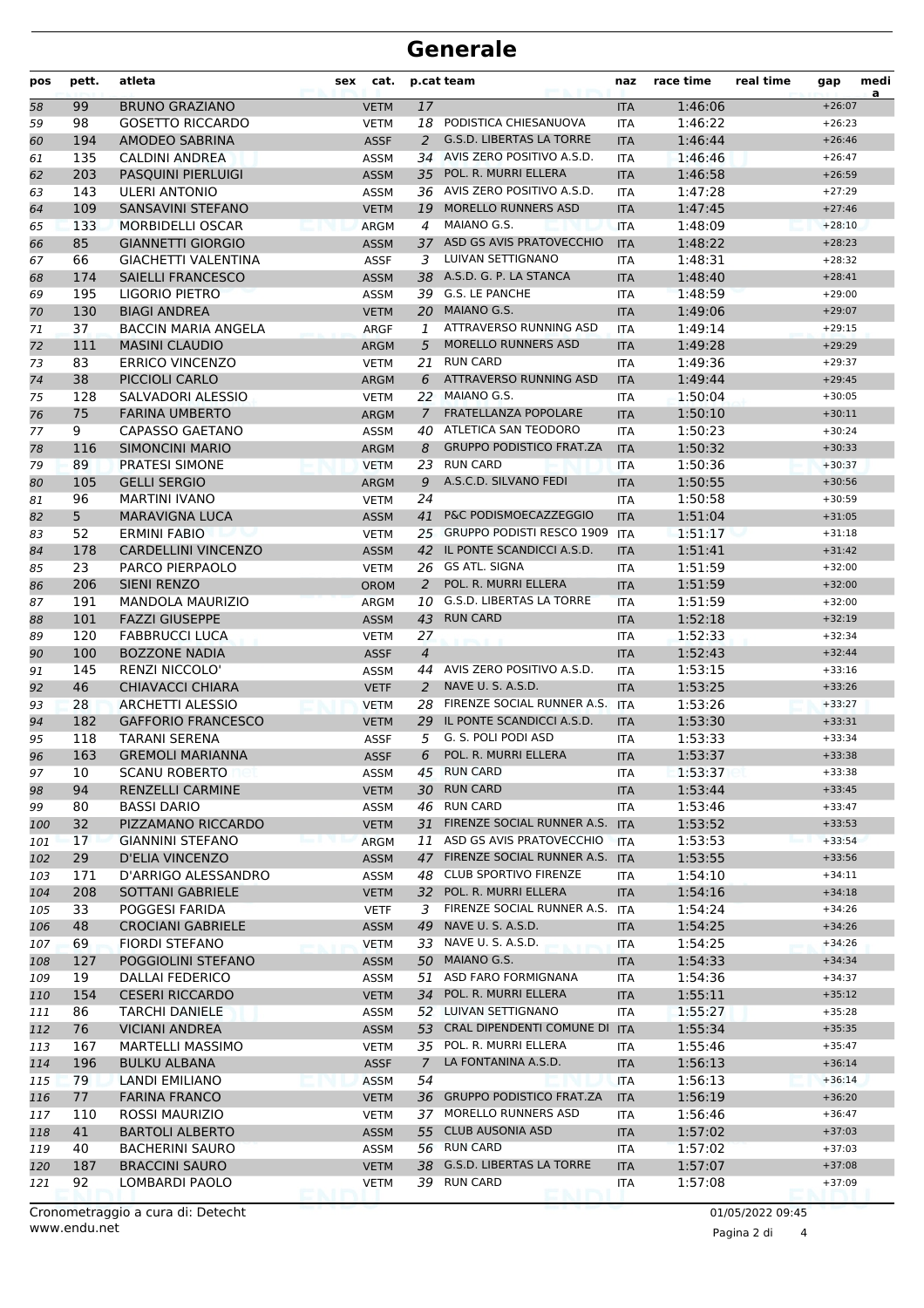## **Generale**

| pos | pett. | atleta<br>cat.<br>p.cat team<br>sex    |  | naz         | race time      | real time                           | gap        | medi<br>a |  |          |  |
|-----|-------|----------------------------------------|--|-------------|----------------|-------------------------------------|------------|-----------|--|----------|--|
| 122 | 3     | <b>GIOVANNETTI GIOVANNI</b>            |  | <b>ASSM</b> |                | 57 RUN CARD                         | <b>ITA</b> | 1:57:08   |  | $+37:09$ |  |
| 123 | 71    | <b>BETTI GIULIO</b>                    |  | <b>ASSM</b> |                | 58 PROSPORT ATL. FIRENZE            | <b>ITA</b> | 1:57:48   |  | $+37:49$ |  |
| 124 | 115   | <b>MINIATI ROBERTO</b>                 |  | <b>ARGM</b> |                | 12 GRUPPO PODISTICO FRAT.ZA         | <b>ITA</b> | 1:57:54   |  | $+37:55$ |  |
| 125 | 124   | RINGRESSI ROSSANO                      |  | <b>VETM</b> | 40             | DICOMANO POL. "ASS.                 | <b>ITA</b> | 1:58:07   |  | $+38:09$ |  |
| 126 | 63    | <b>IANIA VINCENZO</b>                  |  | <b>VETM</b> | 41             | LUIVAN SETTIGNANO                   | <b>ITA</b> | 1:58:11   |  | $+38:12$ |  |
| 127 | 114   | <b>MARCONI LORENZO</b>                 |  | ASSM        |                | 59 T.C. TIMEOUT                     | <b>ITA</b> | 1:58:31   |  | $+38:32$ |  |
| 128 | 16    | <b>MUGELLI YURI</b>                    |  | <b>VETM</b> | 42             | G.S. POLI - PODI A.S.D.             | <b>ITA</b> | 1:58:41   |  | $+38:42$ |  |
| 129 | 18    | <b>MENAGRO BARBARA</b>                 |  | <b>VETF</b> | 4              | G.S. POLI - PODI A.S.D.             | <b>ITA</b> | 1:58:43   |  | $+38:44$ |  |
| 130 | 140   | <b>BURBERI SARA</b>                    |  | <b>ASSF</b> | 8              | AVIS ZERO POSITIVO A.S.D.           | <b>ITA</b> | 1:59:17   |  | $+39:19$ |  |
| 131 | 201   | OTTAIANO SANDRO                        |  | ASSM        | 60             | POL. R. MURRI ELLERA                | <b>ITA</b> | 1:59:30   |  | $+39:31$ |  |
| 132 | 6     | <b>GANGEMI GIOVANNI</b>                |  | <b>ARGM</b> | 13             | <b>CRAL INPS</b>                    | <b>ITA</b> | 1:59:43   |  | $+39:44$ |  |
| 133 | 112   | <b>GRECO PAMELA</b>                    |  | <b>VETF</b> | 5              | MORELLO RUNNERS ASD                 | <b>ITA</b> | 2:00:32   |  | $+40:33$ |  |
| 134 | 107   | <b>BARTOLINI SILVIA</b>                |  | <b>ASSF</b> | 9              | <b>MORELLO RUNNERS ASD</b>          | <b>ITA</b> | 2:00:32   |  | $+40:33$ |  |
| 135 | 62    | LORENZI ANGELO                         |  | <b>ASSM</b> | 61             | LUIVAN SETTIGNANO                   | <b>ITA</b> | 2:01:04   |  | $+41:05$ |  |
| 136 | 150   | <b>AUGUSTO</b><br><b>BAFFONI MARCO</b> |  | <b>VETM</b> | 43             | POL. R. MURRI ELLERA                | <b>ITA</b> | 2:01:57   |  | $+41:58$ |  |
| 137 | 67    | PASQUINI ANNA                          |  | <b>ASSF</b> |                | 10 LUIVAN SETTIGNANO                | <b>ITA</b> | 2:02:44   |  | $+42:46$ |  |
| 138 | 159   | <b>GENERALI MARTINA</b>                |  | <b>ASSF</b> | 11             | POL. R. MURRI ELLERA                | <b>ITA</b> | 2:02:53   |  | $+42:54$ |  |
| 139 | 87    | SICURANZA SILVIA                       |  | <b>ARGF</b> | 2              | <b>ISOLOTTO A.P.D.</b>              | <b>ITA</b> | 2:03:04   |  | $+43:05$ |  |
| 140 | 161   | <b>GIANNELLI ELISA</b>                 |  | <b>ASSF</b> | 12             | POL. R. MURRI ELLERA                | <b>ITA</b> | 2:03:07   |  | $+43:08$ |  |
| 141 | 153   | CELLAI SILVIA                          |  | <b>ASSF</b> | 13             | POL. R. MURRI ELLERA                | <b>ITA</b> | 2:03:24   |  | $+43:25$ |  |
| 142 | 209   | <b>PERONI ALESSIO</b>                  |  | <b>ASSM</b> |                | 62 POL. R. MURRI ELLERA             | <b>ITA</b> | 2:03:25   |  | $+43:27$ |  |
| 143 | 157   | <b>FABBRI CAROLINA</b>                 |  | <b>ASSF</b> | 14             | POL. R. MURRI ELLERA                | <b>ITA</b> | 2:03:38   |  | $+43:40$ |  |
| 144 | 51    | <b>AZZERLINI ELENA</b>                 |  | <b>VETF</b> | 6              | NAVE U. S. A.S.D.                   | <b>ITA</b> | 2:03:46   |  | $+43:48$ |  |
| 145 | 172   | PILIA SIMONE                           |  | ASSM        | 63             | <b>RUN CARD</b>                     | <b>ITA</b> | 2:03:54   |  | $+43:55$ |  |
| 146 | 82    | <b>RITA PIERO</b>                      |  | <b>VETM</b> | 44             | <b>G.S. LE PANCHE</b>               | <b>ITA</b> | 2:03:58   |  | $+43:59$ |  |
| 147 | 183   | <b>MAURELLO VINCENZO</b>               |  | ARGM        |                | 14 IL PONTE SCANDICCI A.S.D.        | <b>ITA</b> | 2:04:08   |  | $+44:09$ |  |
| 148 | 175   | <b>VERSOLATO BARBARA</b>               |  | <b>VETF</b> | $\mathcal{I}$  | VIGILI DEL FUOCO VENEZIA            | <b>ITA</b> | 2:04:11   |  | $+44:12$ |  |
| 149 | 166   | <b>MARMINO STEFANO</b>                 |  | <b>VETM</b> | 45             | POL. R. MURRI ELLERA                | <b>ITA</b> | 2:04:46   |  | $+44:47$ |  |
| 150 | 42    | <b>ONORI CRISTINA</b>                  |  | <b>VETF</b> | 8              |                                     | <b>ITA</b> | 2:05:16   |  | $+45:17$ |  |
| 151 | 212   | <b>CHELLINI MARCO</b>                  |  | <b>VETM</b> | 46             | NAVE U. S. A.S.D.                   | <b>ITA</b> | 2:05:17   |  | $+45:18$ |  |
| 152 | 44    | <b>BUFFOLINO DEBORA</b>                |  | <b>VETF</b> | 9              | NAVE U. S. A.S.D.                   | <b>ITA</b> | 2:05:17   |  | $+45:18$ |  |
| 153 | 64    | <b>BELLINI ASSUNTA</b>                 |  | <b>ASSF</b> |                | 15 LUIVAN SETTIGNANO                | <b>ITA</b> | 2:06:20   |  | $+46:21$ |  |
| 154 | 49    | DE SIENA RICCARDO                      |  | <b>VETM</b> | 47             | NAVE U. S. A.S.D.                   | <b>ITA</b> | 2:06:24   |  | $+46:26$ |  |
| 155 | 119   | DE MARCO FRANCESCO                     |  | ASSM        |                | 64 ACSI                             | <b>ITA</b> | 2:07:53   |  | $+47:55$ |  |
| 156 | 211   | DEMETER ORSOLYA                        |  | <b>VETF</b> | 10             | LE TORRI PODISMO A.S.D.             | <b>ITA</b> | 2:07:57   |  | $+47:58$ |  |
| 157 | 39    | CATALLO LUCA                           |  | <b>VETM</b> | 48             | MEZZANA LE LUMACHE A.S.D. ITA       |            | 2:08:18   |  | $+48:19$ |  |
| 158 | 54    | <b>DELLI CLAUDIA</b>                   |  | <b>ASSF</b> | 16             | LUIVAN SETTIGNANO                   | <b>ITA</b> | 2:08:48   |  | $+48:49$ |  |
| 159 | 68    | <b>BERNARDINI LAPO</b>                 |  | <b>VETM</b> |                | 49 LUIVAN SETTIGNANO                | <b>ITA</b> | 2:08:48   |  | $+48:49$ |  |
| 160 | 210   | DI VITO VINCENZA                       |  | <b>ASSF</b> |                | 17 AVIS ZERO POSITIVO A.S.D.        | <b>ITA</b> | 2:09:05   |  | $+49:06$ |  |
| 161 | 200   | MONDUCCI STEFANO                       |  | ASSM        |                | 65 POL. R. MURRI ELLERA             | ITA        | 2:09:16   |  | $+49:17$ |  |
| 162 | 185   | PORRY PASTOREL SARA                    |  | <b>VETF</b> | 11             | G.S.D. LIBERTAS LA TORRE            | <b>ITA</b> | 2:09:39   |  | $+49:40$ |  |
| 163 | 15    | <b>CASTELLI MARCO</b>                  |  | ASSM        |                | 66 ATL.SANGIOVANNESE 1967           | <b>ITA</b> | 2:09:45   |  | $+49:46$ |  |
| 164 | 72    | <b>BALDINI MICHELE</b>                 |  | <b>VETM</b> |                | 50 RUN CARD                         | <b>ITA</b> | 2:09:52   |  | $+49:53$ |  |
| 165 | 169   | <b>MATERASSI YURI</b>                  |  | ASSM        |                | 67 POL. R. MURRI ELLERA             | ITA        | 2:09:54   |  | $+49:55$ |  |
| 166 | 45    | <b>CECIONI LUCIA</b>                   |  | <b>ASSF</b> | 18             | NAVE U. S. A.S.D.                   | <b>ITA</b> | 2:10:39   |  | $+50:40$ |  |
| 167 | 132   | PECORARO DEBORAH                       |  | <b>ASSF</b> | 19             |                                     | ITA        | 2:10:51   |  | $+50:52$ |  |
| 168 | 213   | PIERI LAURA                            |  | <b>VETF</b> | 12             | MORELLO RUNNERS ASD                 | <b>ITA</b> | 2:11:09   |  | $+51:10$ |  |
| 169 | 186   | <b>LUSTRIN FRANCO</b>                  |  | <b>OROM</b> | 3              | G.S.D. LIBERTAS LA TORRE            | ITA        | 2:11:20   |  | $+51:21$ |  |
| 170 | 168   | <b>MATERASSI NICOLA</b>                |  | <b>ASSM</b> | 68             | POL. R. MURRI ELLERA                | <b>ITA</b> | 2:11:51   |  | $+51:52$ |  |
| 171 | 84    | PIERI CLARISSA                         |  | <b>ASSF</b> |                | 20 ASD GS AVIS PRATOVECCHIO         | <b>ITA</b> | 2:12:17   |  | $+52:18$ |  |
| 172 | 149   | <b>CORTINI MARCO</b>                   |  | <b>VETM</b> |                | 51 RUN CARD                         | <b>ITA</b> | 2:12:18   |  | $+52:19$ |  |
| 173 | 192   | PAPINI SUSANNA                         |  | <b>ASSF</b> |                | 21 G.S.D. LIBERTAS LA TORRE         | ITA        | 2:12:18   |  | $+52:19$ |  |
| 174 | 148   | PALUMBO CLAUDIO                        |  | <b>ARGM</b> |                | 15 G.S. LE PANCHE                   | <b>ITA</b> | 2:12:55   |  | $+52:56$ |  |
|     |       | <b>ANTONIO</b>                         |  |             |                |                                     |            |           |  |          |  |
| 175 | 188   | <b>GIOVANNONI FRANCESCO</b>            |  | <b>VETM</b> |                | 52 G.S.D. LIBERTAS LA TORRE         | ITA        | 2:12:59   |  | $+53:00$ |  |
| 176 | 134   | PAPANICOLA GIORGIA                     |  | <b>ASSF</b> |                | 22 AVIS ZERO POSITIVO A.S.D.        | <b>ITA</b> | 2:13:59   |  | $+54:00$ |  |
| 177 | 152   | <b>CAPPUGI ALESSIO</b>                 |  | <b>VETM</b> | 53             | POL. R. MURRI ELLERA                | ITA        | 2:14:20   |  | $+54:21$ |  |
| 178 | 103   | <b>FERRONI ARRIGO</b>                  |  | <b>ARGM</b> |                | 16 PODISTICA VAL DI PESA A.S.D. ITA |            | 2:15:27   |  | $+55:28$ |  |
| 179 | 176   | <b>BUTINI MAURIZIO</b>                 |  | ARGM        |                | 17 IL PONTE SCANDICCI A.S.D.        | ITA        | 2:15:28   |  | $+55:29$ |  |
| 180 | 102   | <b>MAESTRINI TIBERIO</b>               |  | <b>OROM</b> | $\overline{4}$ | PODISTICA VAL DI PESA A.S.D. ITA    |            | 2:15:28   |  | $+55:29$ |  |
| 181 | 184   | SAGGINI LETIZIA                        |  | <b>VETF</b> |                | 13 IL PONTE SCANDICCI A.S.D.        | ITA.       | 2:16:11   |  | $+56:13$ |  |
| 182 | 74    | <b>ALVISI PAOLA</b>                    |  | ARGF        | 3              | G.S. LE PANCHE                      | <b>ITA</b> | 2:16:19   |  | $+56:20$ |  |
| 183 | 25    | <b>BISCETTI GIUSEPPE</b>               |  | <b>VETM</b> | 54             | LA FONTANINA A.S.D.                 | ITA        | 2:16:46   |  | $+56:47$ |  |
| 184 | 58    | MUTOLO STEFANO                         |  | <b>ASSM</b> |                | 69 LUIVAN SETTIGNANO                | <b>ITA</b> | 2:17:53   |  | $+57:55$ |  |

Pagina 3 di 4